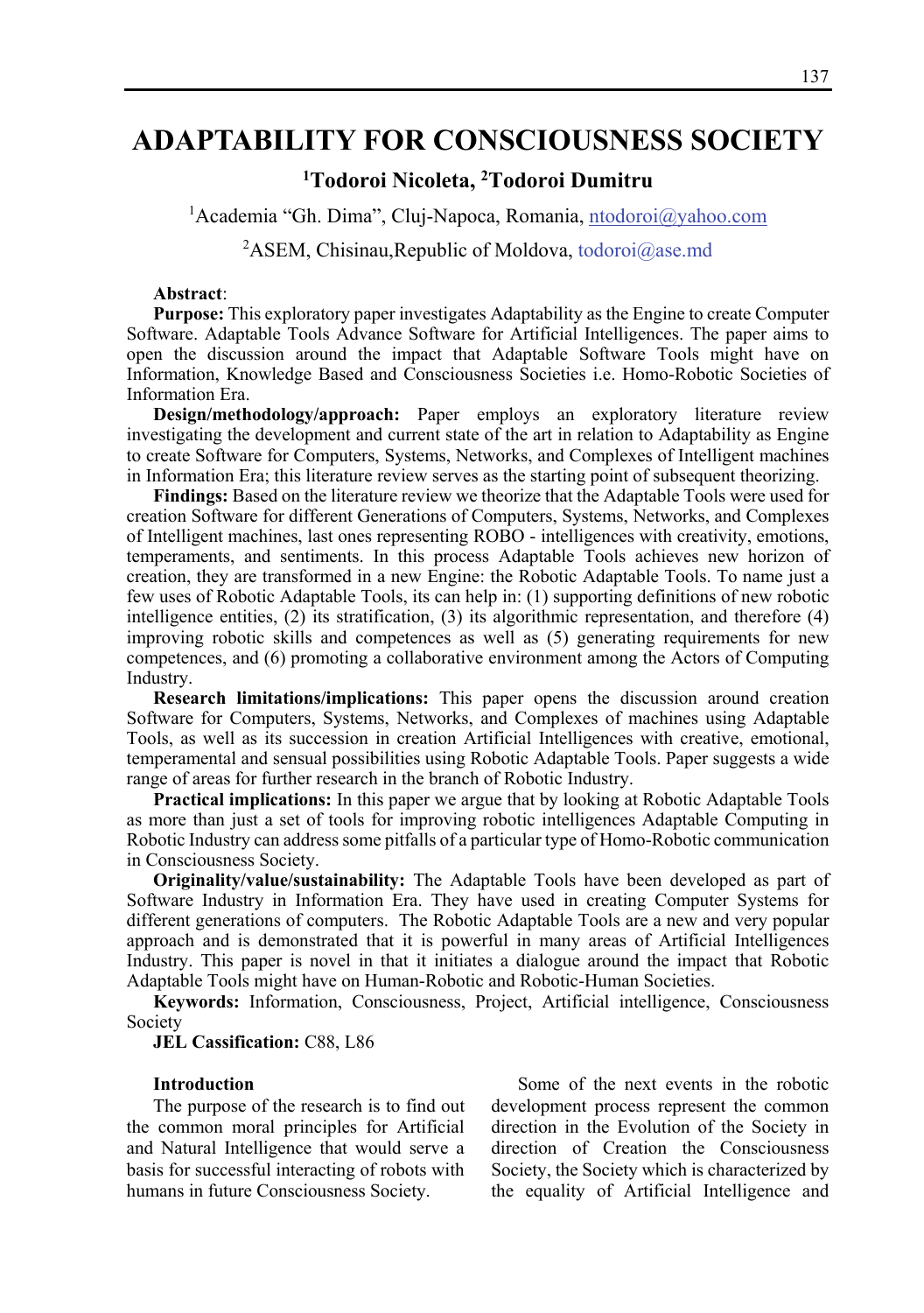Structured Natural Intelligence (AI=NIstructured)

A. Japan Robotic plant with 1800 Robots and 8 Engineers (2000 year) .

B. Academician Draganescu, former Romanian Academy President and Chief in 2000-2004 years of Romanian AI Project predicts creation of Consciousness Society in 2019-2035 years, the Society with equality AI=NIstructured.

C. Corneggy Melon University research and AI Weeks announces all 7 million Human functions from which 5.5 million functions are Robotics ones.

D. European Union Committee in January 2017 decides to get Passports to Robotic **Entities** 

D1. The last time in European Community. Publications [1-3] confirm the European Community international interest [4] for AESM research results in the Branch of Conscience Society Creation process and in its engine for the process of creation ROBOintelligences, represented by the Adaptable Tools

D2. Robots in Homo - Robotic Conscience Society. Committee on the problems of the European Parliament endorsed the draft recommendations, as well as the administrative regulations on the civilengineering production of robots. For that document voted PRO: 17 deputies, Against: 2 deputies, and Obtained: 2 deputies.

D3. Robot's Econometrics. According to data of the European Parliament, in the period 2010-2014 the average sales of robots was 17% annual and in 2015 has risen to 29 percent. Growth of robots developed the volume of patents in relation to robots - in the last 10 years the volume has doubled. Artificial intelligence will determine economic efficiency in such spheres as manufacturing, commerce, transport, medical service, education, case-law and agriculture.

D4. Robot - legal status. It is not yet determined the legal status of robots, which soon will overwhelm us. Scientists are, as some carriers of artificial intelligence, provided with self-education capacity, separately, will need to be identified as "electronic faces" with corresponding Passport.

D5. The document will contain the framework conditions for producers and users of robots, formulated since the great writer Isaac Azimov: 3 principles - the basic conditions in humans. collaboration with robots.

D6. Isaac Azimov: 3 principles. Asimov's Three Laws of Robotics, as they are called, have survived to the present:

D6.1. Robots must never harm human beings or, through inaction, allow a human being to come to harm.

D6.2.Robots must follow instructions from humans without violating rule 1.

D6.3.Robots must protect themselves without violating the other rules.

E. Russian President Putin in September 2017 at Moscow University announce Russian AI Industry Project

F. Creativity Piirto's 7i component parts with Piirto's 6Tops its development steps.

G. Goleman's research confirm priority of Human Emotions before Human Creativity based on 6 Basic Classic Emotions

H. AESM 2008-2018 "Creation Consciousness Society" research Project demonstrates the possibility of Robotic creation using Adaptable Tools. The possibility to create Robotic Creativity, Emotion, Temperament and Sentiment New Robotic Elements in forms of Program Product were demonstrated.

I. Adaptable Tools are used for preparing first 3 stage of Robotic Program Products development. Using adaptable tools of algorithmic definitions of robotic elements are defined superior, next level elements of ROBO - intelligences.

J. Present 2018 year of research is concerned to Aura development for Robotic Entities.

## **1. Adaptability.**

Adaptable Tools [1] represent our solution for Robotic problem. The adapter, as a metasystem tool, supports adaptable software and hardware flexibility: extension and reduction of ROBO-intelligences possibilities.

By the help of adapter, it can be presented pragmatics, syntax, semantics, environment, and examples of new or modified (next, 2nd, higher level) elements of ROBO-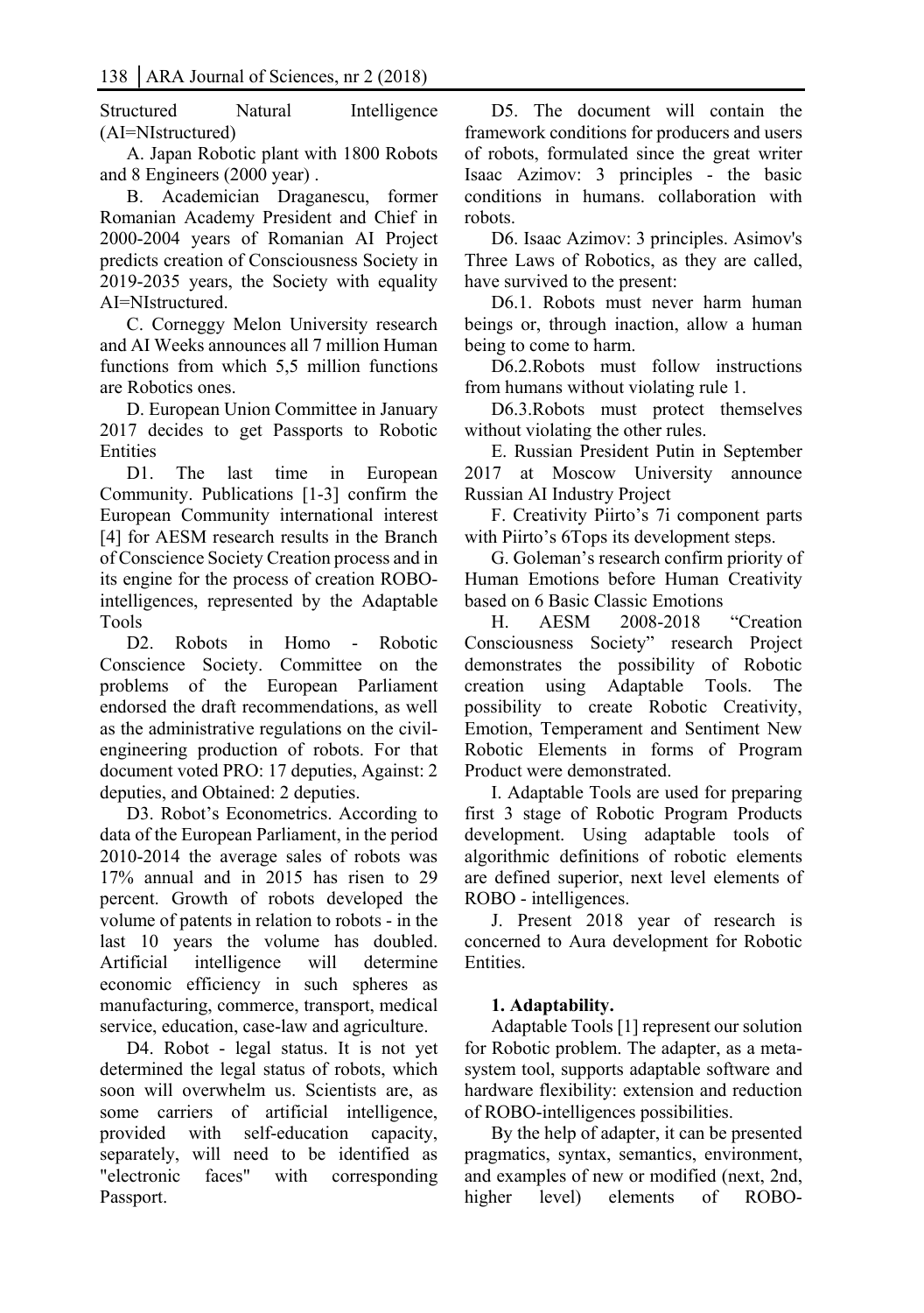intelligences.

**1.1. The 2nd Level IQ's elements: Adapter's** general scheme:

BL < Pragmatics of ROBOintelligence element >

 $SY \leq$  Syntax of ROBO-intelligence element>

SE < Semantics of ROBO-intelligence element>

 $CO \leq$  Context of ROBO-intelligence element>

 $EX <$  Examples of ROBO-intelligence element >

\_EL\_ plus example of its implementation.

**1.2. Example:** Using adapter it is defined one of the new  $(2^{nd}$  level) ROBO's element "Inspired passion":

BL  $\leq$  Inspired passion's pragmatics>

 $SY \leq$  Inspired passion's syntax>

 $SE$  < Inspired passion's semantics>

 \_CO\_ < Inspired passion's usage context>

 $EX \leq$  Inspired passion's examples call>

\_EL

**1.3. The 2nd Level IQ's elements: Commentaries:** 

 (**1) Pragmatics:** name "Inspired passion";

(**2) Syntax:** "Inspiration in passion";

(**3) Semantics:** Correlation of

functionalities of the  $1<sup>st</sup>$  level of IQ elements: "Inspiration" and "Passion";

 **(4) Usage context:** Evaluation from "Inspired passion" situation "Inspiratio become interested" to the next (top) situation "Inspired professionalism";

 **(5) Example**s of "Inspired passion": "ROBO-intelligence became passionate by it business, it begin think to social profit."

#### **2. Robotic adaptability.**

The Ms Office and Ms Windows Systems are developed by Software' shell methodology. Microsoft Office for Mac has for long been criticized. Adaptation at hardware levels increases the system capabilities beyond what is possible with software-only solutions. The methodology of

the On–Off-line adaptable processors support development of Adaptable Software and Hardware.

On the base of adaptable processors of the first level of translation complexity Off-line adaptable processors it is possible to demonstrate the process of automatically creation of the first and second levels of translation complexity On-line and On-Offline adaptable processors. The demonstrations of automatically creation of On-line and On-Off-line Adaptable Software of the third level of translation complexity can be obtained on the base of first and second levels of translation complexity of adaptable processors.

It was demonstrated that adaptable tools as base for creation, application, and development of adaptable software are characterized by a set of advanced linguistic' and processors' features.

Human social and economic demand and supply for Adaptable Software in the Information and Knowledge Based Societies is too important.

Adaptable methodology and technology in creation and application of Adaptable Software permit to develop in the future the research process of applicability of each of the first, second, and third levels of Adaptable Processors.

Different types of Adaptable Software will have different domains of its applicability in the process of computerized humanmachine intelligent interaction. This process conducts to develop Natural Language Processing Adaptable Software of humanmachine interaction.

The Adaptable Software forms new industry branch of Informational technologies of the Information and Knowledge Based Societies.

**2.1.** The 1<sup>st</sup> step. To create ROBOintelligences which possess 1st level elements

 intelligences, emotions and temperaments – it is necessary first of all to introduce them in robotic heart and robotic head.

This consists in creation corresponding Computer Based Information Systems for each of: Intelligences (7i), Tops (6s),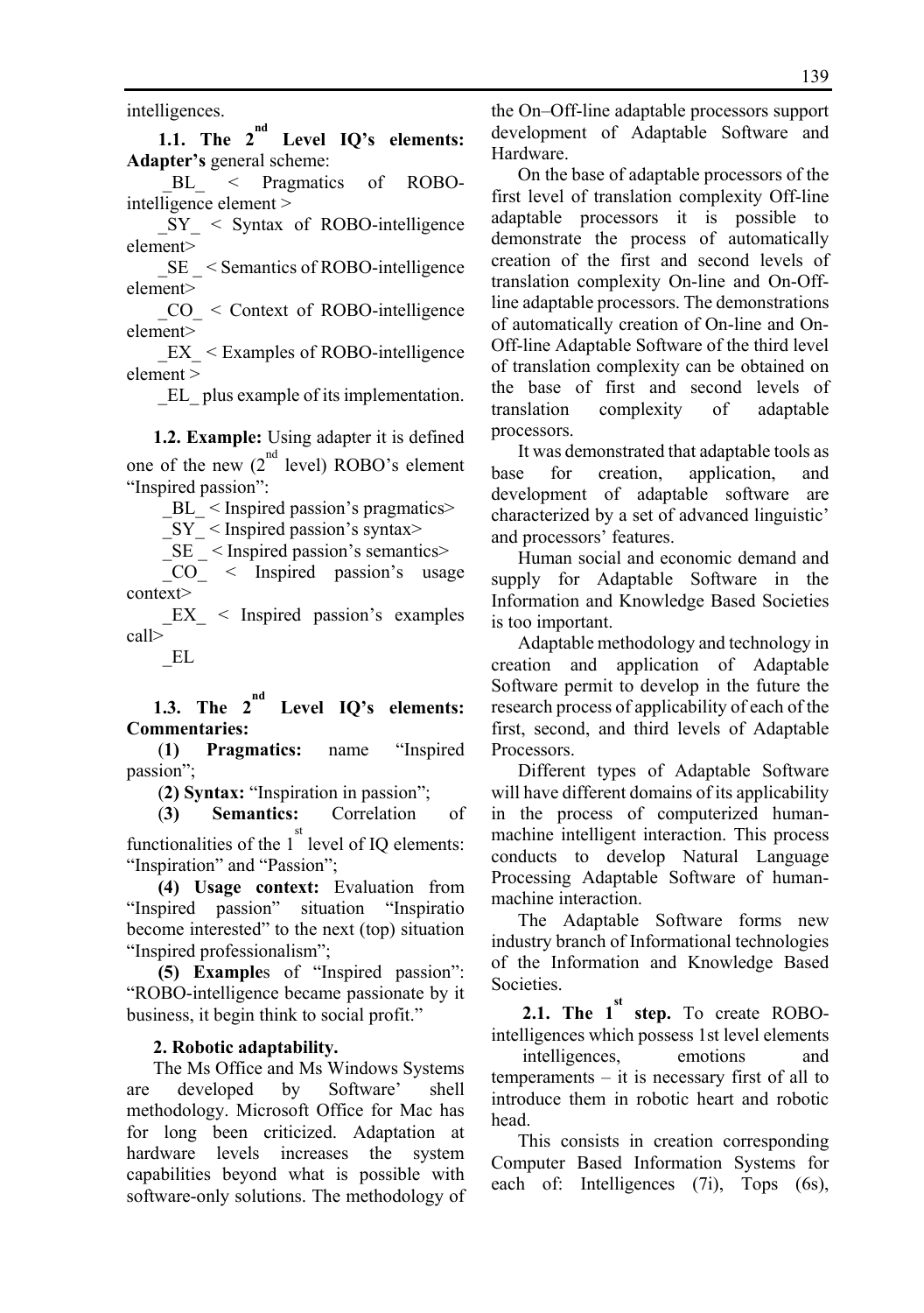Emotions (6), Temperaments (4), and Sentiments (positive & negative)

**2.2. The 2<sup>nd</sup> step.** Next step in creation process of ROBO-intelligences consists in elaboration of their  $2^{nd}$  level elements based on its 1st level elements using Adaptable Tools for its definitions.

## **2.2.1. Theorem "Creative ROBOintelligence"**

If there are done:

- the 1st level of Creative ROBOintelligence's Piirto's 7i features which characterize highly creative people,

- the 1st level of Creative ROBOintelligence's Piirto's six steps of the creativity top, and

- Adaptable tools

it is possible to create all 2nd level elements of Creative ROBO-intelligence based on these IQ's 1st level elements.

## **2.2.2. Theorem "Sanguine ROBOintelligence"**

If there are done:

- the main features, characteristics, and functions of Sanguine type of temperaments (*Figure 1*),

- the Piirto's 7i features which characterize highly creative people, and

- Adaptable Tools

it is possible to create Sanguine ROBOintelligence with such features of creative artificial intelligence.

## **2.2.3. Theorem "Choleric ROBOintelligence"**

If there are done

 (1) the main features, characteristics, and functions of Choleric type of temperaments,

 (2) the first level Six Steps to the Creativity top elements of Character ROBOintelligence, and

(3) Adaptable Tools

it is possible to create Choleric ROBOintelligence.

## **2.2.4. Theorem "Emotional Phlegmatic ROBO-intelligence"**

If there are done:

(1) the main features, characteristics, and functions of Phlegmatic type of temperaments,

(2) the first level Six Types of emotions elements of Character ROBO-intelligence, and

(3) Adaptable Tools

it is possible to create Emotional Phlegmatic ROBO-intelligence.

**2.3. The 3<sup>rd</sup> step.** Each definition of ROBO-intelligences 2nd level elements is composed from definition of such it's characteristics as: pragmatics, syntax, semantics, environment, and examples. These definitions represent the Adaptable Algorithmic Knowledge Robotic Base which help to create real ROBO-intelligence using Adaptable Tools for its development, verification, and experimentation.

**2.4. The 4th step. Measure** of ROBOintelligence energies for each item from creativities, emotions, temperaments, sentiments.

These measures represent the Energetic Knowledge Robotic Base which helps to create real

ROBO-intelligence using Adaptable Tools for its development, its verification, and its experimentation.

## **Conclusion.**

To create ROBO-intelligences which possess 1st level elements – intelligences, emotions and temperaments – it is necessary first of all to introduce them in robotic heart and robotic head. This activity is the 1st step in robotic entities creation process using Adaptable tools. This consists in creation corresponding Computer Based Information Systems for each of: Intelligences (7i), Tops (6s), Emotions (6), Temperaments (4), and Sentiments (positive & negative)

The 2nd step. Next step in creation process of ROBO-intelligences consists in elaboration of their 2nd level elements based on its 1st level elements using Adaptable Tools for its definitions.

The 3rd step. Each definition of ROBOintelligences 2nd level elements is composed from definition of such it's characteristics as: pragmatics, syntax, semantics, environment, and examples. These definitions represent the Adaptable Algorithmic Knowledge Robotic Base which help to create real ROBO-